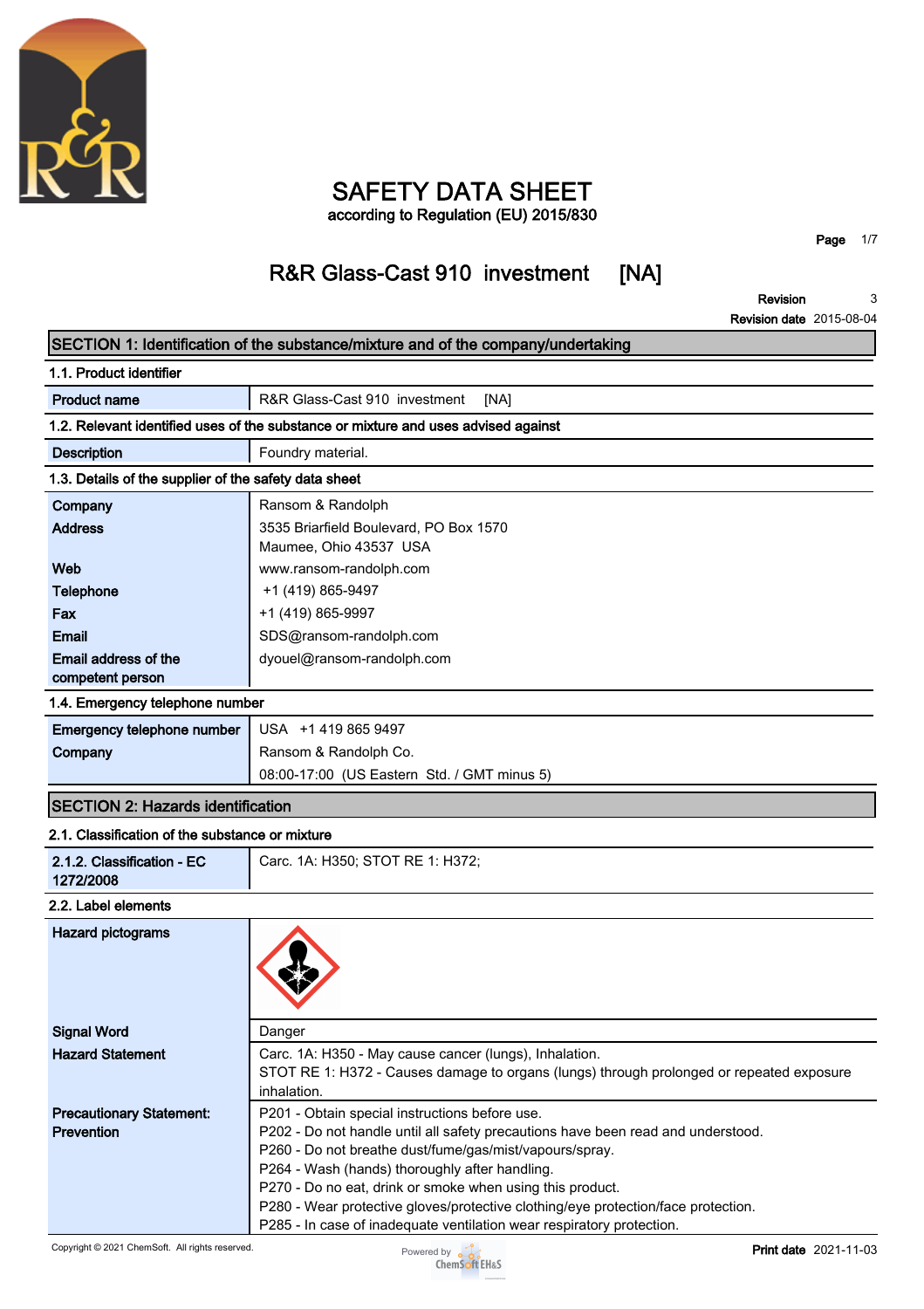**Revision Revision date 2015-08-04 3**

| 2.2. Label elements             |                                                                        |
|---------------------------------|------------------------------------------------------------------------|
| <b>Precautionary Statement:</b> | P308+P313 - IF exposed or concerned: Get medical advice/attention.     |
| Response                        | P314 - Get medical advice/attention if you feel unwell.                |
| <b>Precautionary Statement:</b> | P405 - Store locked up.                                                |
| <b>Storage</b>                  |                                                                        |
| <b>Precautionary Statement:</b> | P501 - Dispose of contents/container to local and national regulations |
| <b>Disposal</b>                 |                                                                        |
| 2.3. Other hazards              |                                                                        |
| <b>Other hazards</b>            | Product contains crystalline silica.                                   |
| <b>Further information</b>      |                                                                        |
|                                 | Not applicable. PBT and vPvB assessment.                               |
|                                 |                                                                        |

# **SECTION 3: Composition/information on ingredients**

#### **3.2. Mixtures**

### **EC 1272/2008**

| <b>Chemical Name</b>                       | Index No. | CAS No.    | EC No.    | <b>REACH Registration</b><br><b>Number</b> | Conc.<br>(%w/w) | Classification                               |
|--------------------------------------------|-----------|------------|-----------|--------------------------------------------|-----------------|----------------------------------------------|
| silica (cristobalite conc. $\ge$ /= 1.0 %) |           | 14464-46-1 | 238-455-4 |                                            |                 | 40 - 70% Carc. 1A: H350; STOT RE 1:<br>H372: |
| Calcium sulfate (Plaster of Paris)         |           | 26499-65-0 |           |                                            | $20 - 40%$      |                                              |

#### **Further information**

**Full text for all Risk Phrases mentioned in this section are displayed in Section 16.**

### **SECTION 4: First aid measures**

#### **4.1. Description of first aid measures**

| Inhalation                              | Move the exposed person to fresh air.                                           |
|-----------------------------------------|---------------------------------------------------------------------------------|
| Eye contact                             | Rinse immediately with plenty of water for 15 minutes holding the eyelids open. |
| <b>Skin contact</b>                     | Wash with soap and water.                                                       |
| Ingestion                               | Drink 1 to 2 glasses of water. DO NOT INDUCE VOMITING.                          |
|                                         | 4.2. Most important symptoms and effects, both acute and delayed                |
| <b>Inhalation</b>                       | May cause irritation to respiratory system.                                     |
| Eye contact                             | May cause irritation to eyes.                                                   |
| <b>Skin contact</b>                     | May cause irritation to skin.                                                   |
| Ingestion                               | May cause irritation to mucous membranes.                                       |
|                                         | 4.3. Indication of any immediate medical attention and special treatment needed |
| Inhalation                              | Seek medical attention if irritation or symptoms persist.                       |
| Eye contact                             | Seek medical attention if irritation or symptoms persist.                       |
| <b>Skin contact</b>                     | Seek medical attention if irritation or symptoms persist.                       |
| Ingestion                               | Seek medical attention if irritation or symptoms persist.                       |
| <b>SECTION 5: Firefighting measures</b> |                                                                                 |
| E 4 Evilandablar madla                  |                                                                                 |

#### **5.1. Extinguishing media**

**Use extinguishing media appropriate to the surrounding fire conditions.**

## **5.2. Special hazards arising from the substance or mixture**

**Burning produces irritating, toxic and obnoxious fumes.**

#### **5.3. Advice for firefighters**

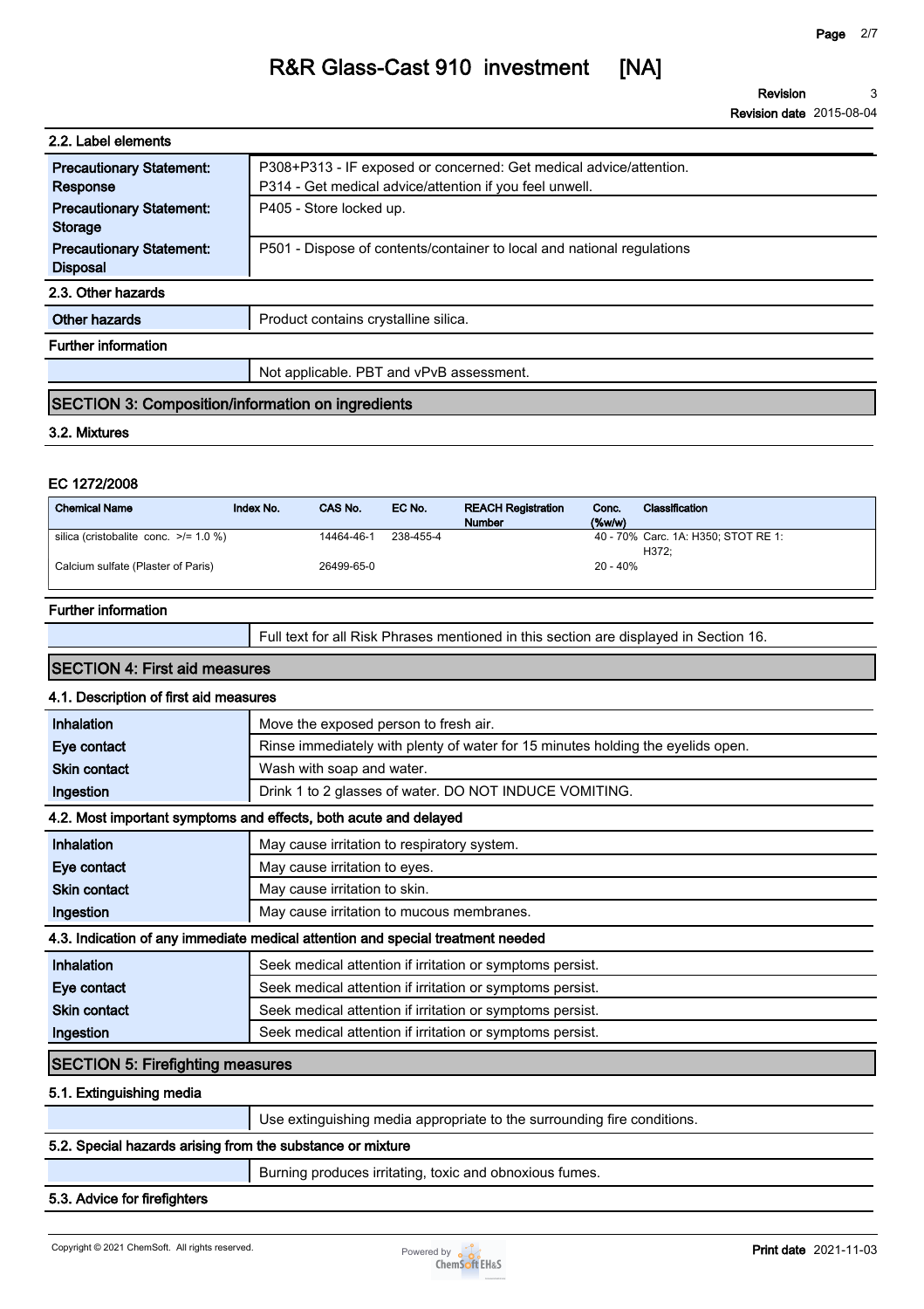**Revision Revision date 2015-08-04 3**

| 5.3. Advice for firefighters                                      |                                                                                                                                                   |
|-------------------------------------------------------------------|---------------------------------------------------------------------------------------------------------------------------------------------------|
|                                                                   | Self-contained breathing apparatus. Wear suitable protective clothing.                                                                            |
| <b>SECTION 6: Accidental release measures</b>                     |                                                                                                                                                   |
|                                                                   | 6.1. Personal precautions, protective equipment and emergency procedures                                                                          |
|                                                                   | Avoid raising dust. Wear suitable respiratory equipment when necessary.                                                                           |
| 6.2. Environmental precautions                                    |                                                                                                                                                   |
|                                                                   | No environmental requirements.                                                                                                                    |
| 6.3. Methods and material for containment and cleaning up         |                                                                                                                                                   |
|                                                                   | Avoid raising dust. Clean the area using a vacuum cleaner. Transfer to suitable, labelled<br>containers for disposal.                             |
| 6.4. Reference to other sections                                  |                                                                                                                                                   |
|                                                                   | See section [2, 8 & 13] for further information.                                                                                                  |
| <b>SECTION 7: Handling and storage</b>                            |                                                                                                                                                   |
| 7.1. Precautions for safe handling                                |                                                                                                                                                   |
|                                                                   | Avoid raising dust. Ensure adequate ventilation of the working area. In case of insufficient<br>ventilation, wear suitable respiratory equipment. |
|                                                                   | Do not eat, drink or smoke in areas where this product is used or stored. Wash hands after<br>handling the product.                               |
| 7.2. Conditions for safe storage, including any incompatibilities |                                                                                                                                                   |
|                                                                   | Keep containers tightly closed.                                                                                                                   |
| 7.3. Specific end use(s)                                          |                                                                                                                                                   |
|                                                                   | Foundry material.                                                                                                                                 |
| <b>SECTION 8: Exposure controls/personal protection</b>           |                                                                                                                                                   |
| 8.1. Control parameters                                           |                                                                                                                                                   |
|                                                                   |                                                                                                                                                   |
|                                                                   | exposure limits - Silica, vitreous (fused, amorphous) 80 mg/m3 / (% Silica), TWA PEL<br>(respirable fraction).                                    |
|                                                                   | exposure limits - Crystalline Silica, Cristobalite -<br>0.025 mg/m3 TWA ACGIH TLV (respirable                                                     |

### **8.1.1. Exposure Limit Values**

| Calcium sulfate (Plaster of Paris) | WEL 8-hr limit ppm: -          | WEL 8-hr limit mg/m3: -        |
|------------------------------------|--------------------------------|--------------------------------|
|                                    | WEL 15 min limit ppm: -        | WEL 15 min limit mg/m3: -      |
|                                    | WEL 8-hr limit mg/m3 total 10  | WEL 15 min limit mg/m3 total - |
|                                    | inhalable dust:                | inhalable dust:                |
|                                    | WEL 8-hr limit mg/m3 total $4$ | WEL 15 min limit mg/m3 total   |
|                                    | respirable dust:               | respirable dust:               |

**fraction); 50 ug/m3 8-hr TWA PEL (respirable fraction).**

#### **8.2. Exposure controls**



**8.2.1. Appropriate engineering controls**

**Ensure adequate ventilation of the working area.**

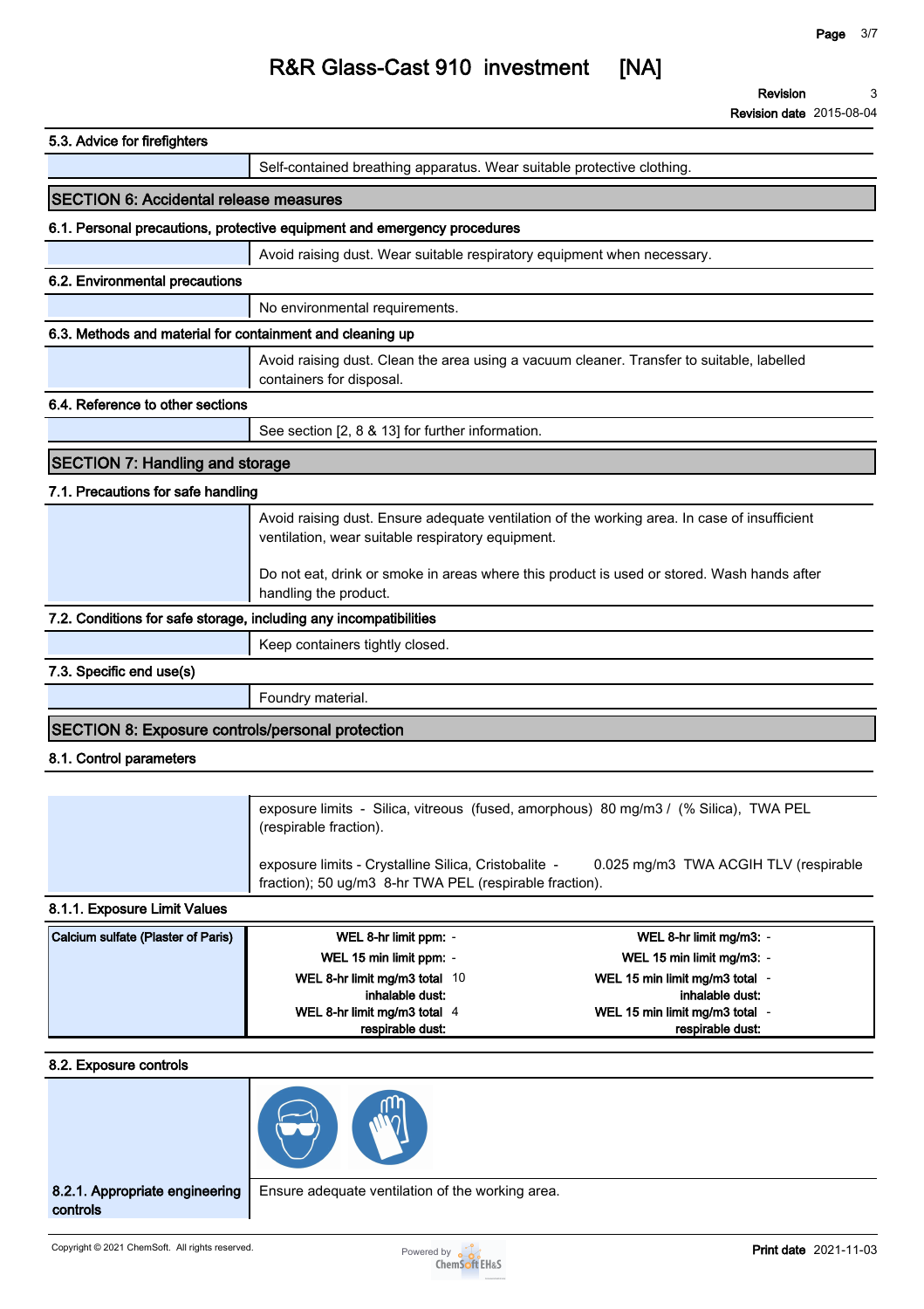**Revision Revision date 2015-08-04 3**

| 8.2. Exposure controls        |                                                                                        |
|-------------------------------|----------------------------------------------------------------------------------------|
| 8.2.2. Individual protection  | Protective clothing.                                                                   |
| measures                      |                                                                                        |
| Eye / face protection         | In case of splashing, wear. Approved safety goggles. safety glasses with side-shields. |
| Skin protection -             | Wear suitable gloves.                                                                  |
| Handprotection                |                                                                                        |
| <b>Respiratory protection</b> | Suitable respiratory equipment.                                                        |
| 8.2.3. Environmental exposure | Not normally required.                                                                 |
| controls                      |                                                                                        |
| Occupational exposure         | Appropriate local exhaust ventilation is required.                                     |
| controls                      |                                                                                        |

# **SECTION 9: Physical and chemical properties**

## **9.1. Information on basic physical and chemical properties**

| Appearance                                  | Powder                                                |
|---------------------------------------------|-------------------------------------------------------|
|                                             | <b>Colour</b> Off white                               |
| Odour Slight                                |                                                       |
| pH                                          | $6 - 8$                                               |
|                                             | <b>Relative density</b> 2.2 - 2.7 (H2O = 1 $@$ 20 °C) |
| Partition coefficient   No data available   |                                                       |
|                                             | Melting point   No data available                     |
|                                             | Viscosity   No data available                         |
| <b>Explosive properties</b> Not applicable. |                                                       |
| Oxidising properties   Not applicable.      |                                                       |
| Odour threshold   Not applicable.           |                                                       |
|                                             | Freezing Point   Not applicable.                      |
| Initial boiling point Not applicable.       |                                                       |
|                                             | Flash point Not applicable.                           |
| Evaporation rate   Not applicable.          |                                                       |
| Flammability (solid, gas) Not applicable.   |                                                       |
| Vapour pressure   Not applicable.           |                                                       |
|                                             | Vapour density   Not applicable.                      |
| Autoignition temperature   Not applicable.  |                                                       |
|                                             | Fat Solubility   Not applicable.                      |
| <b>Solubility</b>                           | Slightly soluble in water                             |

### **9.2. Other information**

|                                             | <b>Conductivity</b> No data available    |
|---------------------------------------------|------------------------------------------|
|                                             | <b>Surface tension</b> No data available |
|                                             | Gas group Not applicable.                |
| Benzene Content Not applicable.             |                                          |
|                                             | Lead content   Not applicable.           |
| VOC (Volatile organic Not applicable.       |                                          |
| compounds)                                  |                                          |
| <b>SECTION 10: Stability and reactivity</b> |                                          |

#### **10.1. Reactivity**

**Not applicable.**

## **10.2. Chemical stability**

**Stable under normal conditions.**

## **10.3. Possibility of hazardous reactions**

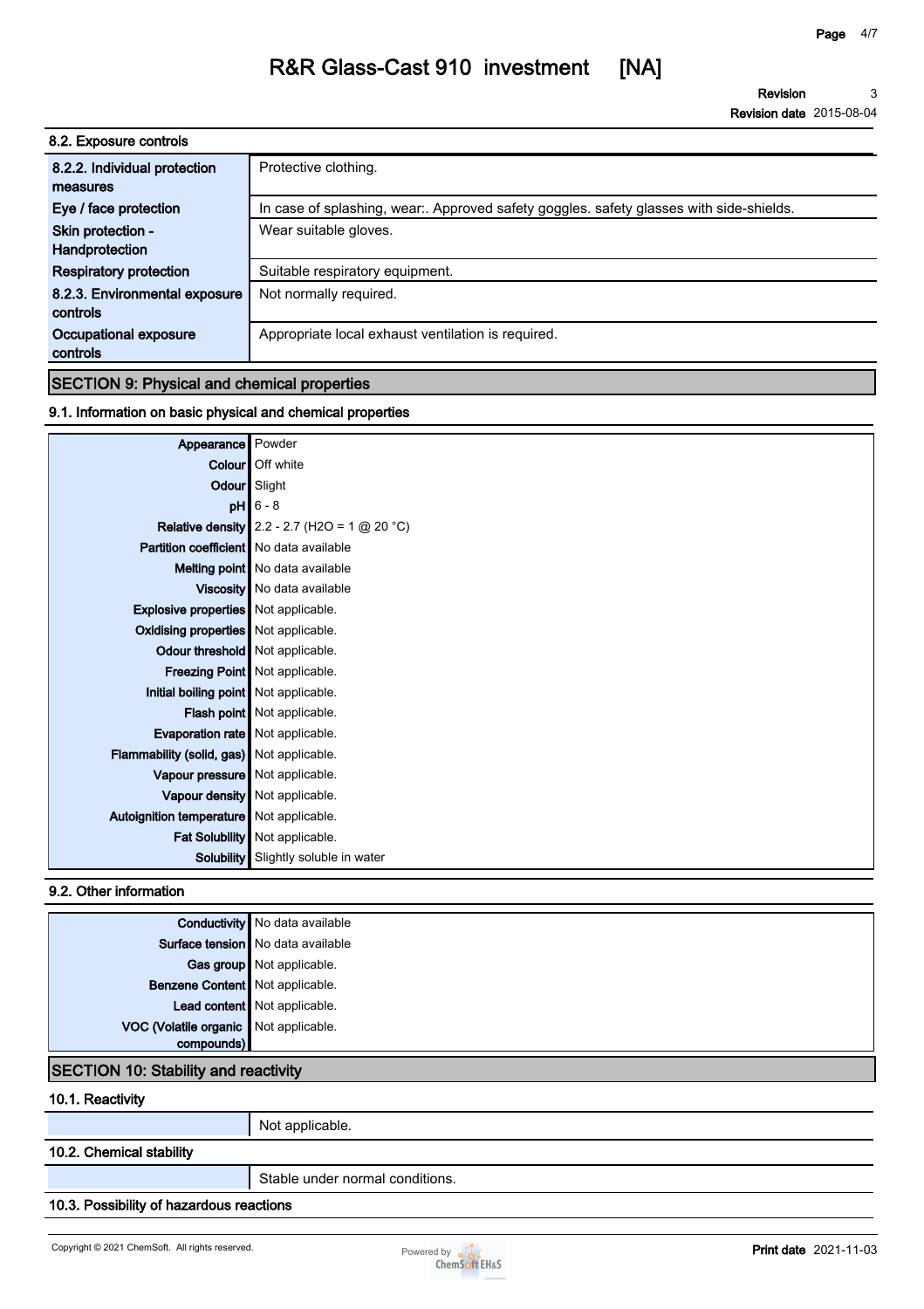| 10.3. Possibility of hazardous reactions                   |                                                                                                                                                                                                                                                                                                                                                                                                                                                                                                                                                                                                                                                                                                                                                                                                                                                                                                                                                                                                                                                                                                                                                                                                                                                                                                                                                                                                                                                                                                                                                                                                                                                                                                             |
|------------------------------------------------------------|-------------------------------------------------------------------------------------------------------------------------------------------------------------------------------------------------------------------------------------------------------------------------------------------------------------------------------------------------------------------------------------------------------------------------------------------------------------------------------------------------------------------------------------------------------------------------------------------------------------------------------------------------------------------------------------------------------------------------------------------------------------------------------------------------------------------------------------------------------------------------------------------------------------------------------------------------------------------------------------------------------------------------------------------------------------------------------------------------------------------------------------------------------------------------------------------------------------------------------------------------------------------------------------------------------------------------------------------------------------------------------------------------------------------------------------------------------------------------------------------------------------------------------------------------------------------------------------------------------------------------------------------------------------------------------------------------------------|
|                                                            | No Significant Hazard.                                                                                                                                                                                                                                                                                                                                                                                                                                                                                                                                                                                                                                                                                                                                                                                                                                                                                                                                                                                                                                                                                                                                                                                                                                                                                                                                                                                                                                                                                                                                                                                                                                                                                      |
| 10.4. Conditions to avoid                                  |                                                                                                                                                                                                                                                                                                                                                                                                                                                                                                                                                                                                                                                                                                                                                                                                                                                                                                                                                                                                                                                                                                                                                                                                                                                                                                                                                                                                                                                                                                                                                                                                                                                                                                             |
|                                                            | Moisture.                                                                                                                                                                                                                                                                                                                                                                                                                                                                                                                                                                                                                                                                                                                                                                                                                                                                                                                                                                                                                                                                                                                                                                                                                                                                                                                                                                                                                                                                                                                                                                                                                                                                                                   |
| 10.5. Incompatible materials                               |                                                                                                                                                                                                                                                                                                                                                                                                                                                                                                                                                                                                                                                                                                                                                                                                                                                                                                                                                                                                                                                                                                                                                                                                                                                                                                                                                                                                                                                                                                                                                                                                                                                                                                             |
|                                                            | No Significant Hazard.                                                                                                                                                                                                                                                                                                                                                                                                                                                                                                                                                                                                                                                                                                                                                                                                                                                                                                                                                                                                                                                                                                                                                                                                                                                                                                                                                                                                                                                                                                                                                                                                                                                                                      |
| 10.6. Hazardous decomposition products                     |                                                                                                                                                                                                                                                                                                                                                                                                                                                                                                                                                                                                                                                                                                                                                                                                                                                                                                                                                                                                                                                                                                                                                                                                                                                                                                                                                                                                                                                                                                                                                                                                                                                                                                             |
|                                                            | Hazardous Decomposition Products (silica):<br>Crystalline silica will dissolve in hydrofluoric acid                                                                                                                                                                                                                                                                                                                                                                                                                                                                                                                                                                                                                                                                                                                                                                                                                                                                                                                                                                                                                                                                                                                                                                                                                                                                                                                                                                                                                                                                                                                                                                                                         |
|                                                            | and produce silicone tetrafluoride. Reaction with water or acids generates heat.                                                                                                                                                                                                                                                                                                                                                                                                                                                                                                                                                                                                                                                                                                                                                                                                                                                                                                                                                                                                                                                                                                                                                                                                                                                                                                                                                                                                                                                                                                                                                                                                                            |
| <b>SECTION 11: Toxicological information</b>               |                                                                                                                                                                                                                                                                                                                                                                                                                                                                                                                                                                                                                                                                                                                                                                                                                                                                                                                                                                                                                                                                                                                                                                                                                                                                                                                                                                                                                                                                                                                                                                                                                                                                                                             |
|                                                            |                                                                                                                                                                                                                                                                                                                                                                                                                                                                                                                                                                                                                                                                                                                                                                                                                                                                                                                                                                                                                                                                                                                                                                                                                                                                                                                                                                                                                                                                                                                                                                                                                                                                                                             |
| 11.1. Information on toxicological effects                 |                                                                                                                                                                                                                                                                                                                                                                                                                                                                                                                                                                                                                                                                                                                                                                                                                                                                                                                                                                                                                                                                                                                                                                                                                                                                                                                                                                                                                                                                                                                                                                                                                                                                                                             |
| <b>Acute toxicity</b>                                      | Based on available data, the classification criteria are not met.                                                                                                                                                                                                                                                                                                                                                                                                                                                                                                                                                                                                                                                                                                                                                                                                                                                                                                                                                                                                                                                                                                                                                                                                                                                                                                                                                                                                                                                                                                                                                                                                                                           |
| Skin corrosion/irritation<br>Serious eye damage/irritation | Prolonged or repeated exposure may cause irritation to skin and mucous membranes.<br>No irritation expected.                                                                                                                                                                                                                                                                                                                                                                                                                                                                                                                                                                                                                                                                                                                                                                                                                                                                                                                                                                                                                                                                                                                                                                                                                                                                                                                                                                                                                                                                                                                                                                                                |
| Respiratory or skin                                        | No sensitizaton effects reported.                                                                                                                                                                                                                                                                                                                                                                                                                                                                                                                                                                                                                                                                                                                                                                                                                                                                                                                                                                                                                                                                                                                                                                                                                                                                                                                                                                                                                                                                                                                                                                                                                                                                           |
| sensitisation                                              |                                                                                                                                                                                                                                                                                                                                                                                                                                                                                                                                                                                                                                                                                                                                                                                                                                                                                                                                                                                                                                                                                                                                                                                                                                                                                                                                                                                                                                                                                                                                                                                                                                                                                                             |
| Germ cell mutagenicity                                     | No mutagenic effects reported.                                                                                                                                                                                                                                                                                                                                                                                                                                                                                                                                                                                                                                                                                                                                                                                                                                                                                                                                                                                                                                                                                                                                                                                                                                                                                                                                                                                                                                                                                                                                                                                                                                                                              |
| Carcinogenicity                                            | Known Human Carcinogens (Category 1).                                                                                                                                                                                                                                                                                                                                                                                                                                                                                                                                                                                                                                                                                                                                                                                                                                                                                                                                                                                                                                                                                                                                                                                                                                                                                                                                                                                                                                                                                                                                                                                                                                                                       |
| <b>Reproductive toxicity</b>                               | No observed effect level. No observed effect concentration.                                                                                                                                                                                                                                                                                                                                                                                                                                                                                                                                                                                                                                                                                                                                                                                                                                                                                                                                                                                                                                                                                                                                                                                                                                                                                                                                                                                                                                                                                                                                                                                                                                                 |
| STOT-single exposure                                       | No known adverse health effects.                                                                                                                                                                                                                                                                                                                                                                                                                                                                                                                                                                                                                                                                                                                                                                                                                                                                                                                                                                                                                                                                                                                                                                                                                                                                                                                                                                                                                                                                                                                                                                                                                                                                            |
| STOT-repeated exposure                                     | Chronic effects<br>Prolonged inhalation of respirable crystalline silica<br>In 1997, the International Agency for Research on Cancer (IARC) concluded that crystalline silica<br>inhaled from occupational sources can cause lung cancer in humans. However it pointed out that<br>not all industrial circumstances, nor all crystalline silica types, were to be incriminated. (IARC<br>Monographs on the evaluation of the carcinogenic risks of chemicals to humans, Silica, silicates<br>dust and organic fibers, 1997, Vol. 68, IARC, Lyon, France). In June 2003, the European<br>Commission's Scientific Committee for Occupational Exposure Limits (SCOEL) concluded:<br>"that the main effect in humans of the inhalation of respirable crystalline silica is silicosis. There is<br>sufficient information to conclude that the relative lung cancer risk is increased in persons with<br>silicosis (and apparently, not in employees without silicosis exposed to silica dust in quarries and<br>in the ceramic industry). Therefore, preventing the onset of silicosis will also reduce the cancer<br>risk. Since a clear threshold for silicosis development cannot be identified, any reduction of<br>exposure will reduce the risk of silicosis."<br>(SCOEL SUM Doc 94-final on respirable crystalline silica, June 2003)<br>There is a body of evidence supporting the fact that increased cancer risk would be limited to<br>people already suffering from silicosis. Worker protection against silicosis should be assured by<br>respecting the existing regulatory occupational exposure limits and implementing additional risk<br>management measures where required (see Section 16). |
| <b>Aspiration hazard</b>                                   | No Significant Hazard.                                                                                                                                                                                                                                                                                                                                                                                                                                                                                                                                                                                                                                                                                                                                                                                                                                                                                                                                                                                                                                                                                                                                                                                                                                                                                                                                                                                                                                                                                                                                                                                                                                                                                      |
| Repeated or prolonged<br>exposure                          | Inhalation may cause coughing, tightness of the chest and irritation of the respiratory system.                                                                                                                                                                                                                                                                                                                                                                                                                                                                                                                                                                                                                                                                                                                                                                                                                                                                                                                                                                                                                                                                                                                                                                                                                                                                                                                                                                                                                                                                                                                                                                                                             |
| 11.1.4. Toxicological Information                          |                                                                                                                                                                                                                                                                                                                                                                                                                                                                                                                                                                                                                                                                                                                                                                                                                                                                                                                                                                                                                                                                                                                                                                                                                                                                                                                                                                                                                                                                                                                                                                                                                                                                                                             |
| R&R Glass-Cast 910 investment                              | Oral Mouse LD50: >5000 mg/kg                                                                                                                                                                                                                                                                                                                                                                                                                                                                                                                                                                                                                                                                                                                                                                                                                                                                                                                                                                                                                                                                                                                                                                                                                                                                                                                                                                                                                                                                                                                                                                                                                                                                                |

**12.1. Toxicity**

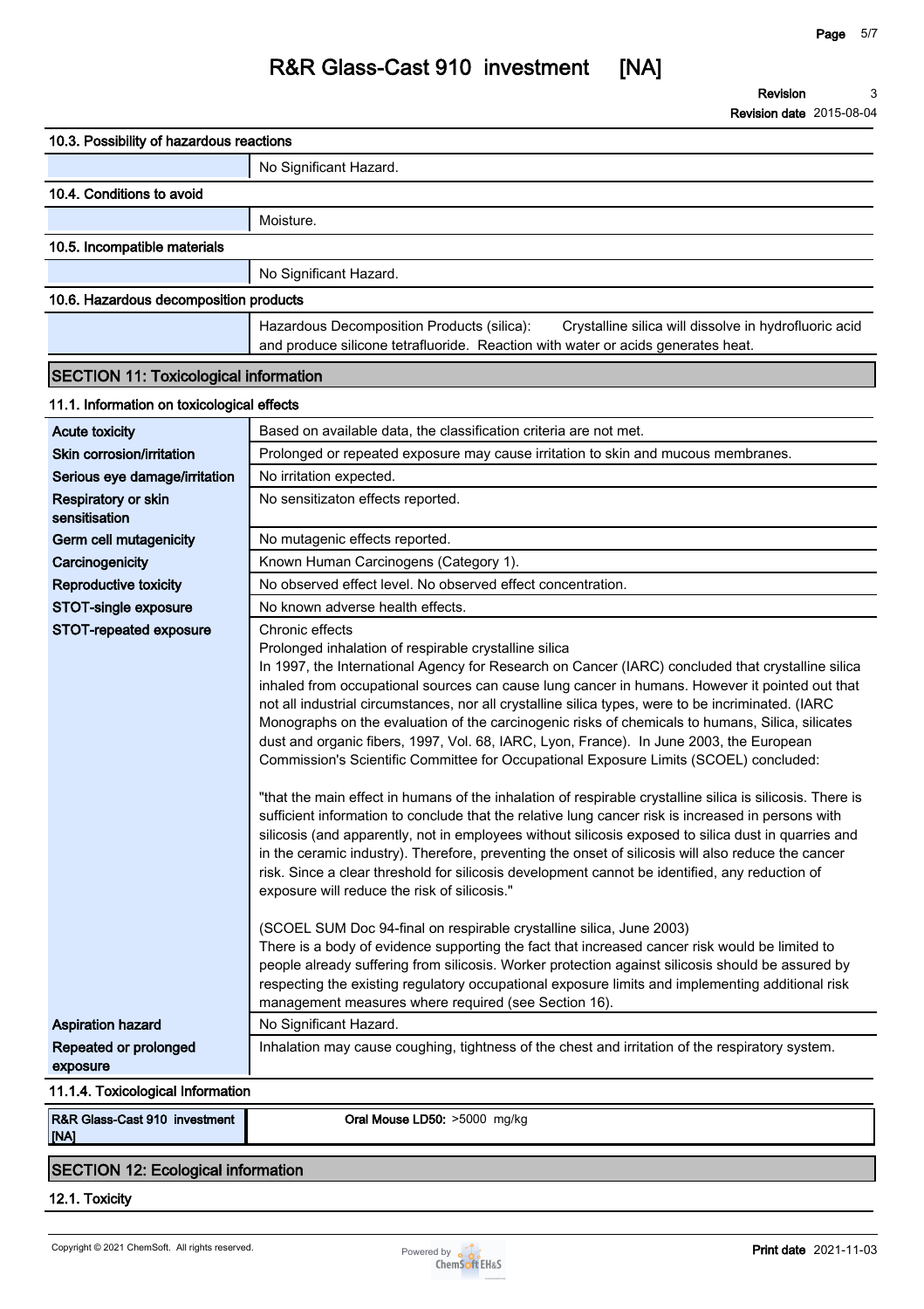**Revision Revision date 2015-08-04 3**

| 12.1. Toxicity                                   |                                                                                |
|--------------------------------------------------|--------------------------------------------------------------------------------|
| <b>R&amp;R Glass-Cast 910 investment</b><br>[NA] | Fish LC50/96h: 10000.000 mg/l                                                  |
| 12.2. Persistence and degradability              |                                                                                |
|                                                  | No data is available on this product.                                          |
| 12.3. Bioaccumulative potential                  |                                                                                |
|                                                  |                                                                                |
|                                                  | Does not bioaccumulate.                                                        |
| <b>Partition coefficient</b>                     |                                                                                |
|                                                  | &R Glass-Cast 910 investment<br>No data available<br><b>INA1</b>               |
| 12.4. Mobility in soil                           |                                                                                |
|                                                  | Not determined.                                                                |
| 12.5. Results of PBT and vPvB assessment         |                                                                                |
|                                                  | Not determined.                                                                |
| 12.6. Other adverse effects                      |                                                                                |
|                                                  | Not applicable.                                                                |
| <b>SECTION 13: Disposal considerations</b>       |                                                                                |
| 13.1. Waste treatment methods                    |                                                                                |
|                                                  | Dispose of in compliance with all. local and national regulations.             |
| <b>Disposal methods</b>                          |                                                                                |
|                                                  | Contact a licensed waste disposal company.                                     |
| <b>Disposal of packaging</b>                     |                                                                                |
|                                                  | Empty containers can be sent for disposal or recycling.                        |
| <b>SECTION 14: Transport information</b>         |                                                                                |
| 14.1. UN number                                  |                                                                                |
|                                                  | The product is not classified as dangerous for carriage.                       |
| 14.2. UN proper shipping name                    |                                                                                |
|                                                  | The product is not classified as dangerous for carriage.                       |
| 14.3. Transport hazard class(es)                 |                                                                                |
|                                                  | The product is not classified as dangerous for carriage.                       |
| 14.4. Packing group                              |                                                                                |
|                                                  | The product is not classified as dangerous for carriage.                       |
| 14.5. Environmental hazards                      |                                                                                |
|                                                  | The product is not classified as dangerous for carriage.                       |
| 14.6. Special precautions for user               |                                                                                |
|                                                  | The product is not classified as dangerous for carriage.                       |
|                                                  | 14.7. Transport in bulk according to Annex II of MARPOL 73/78 and the IBC Code |
|                                                  | The product is not classified as dangerous for carriage.                       |
| Further information                              |                                                                                |
|                                                  | The product is not classified as dangerous for carriage.                       |